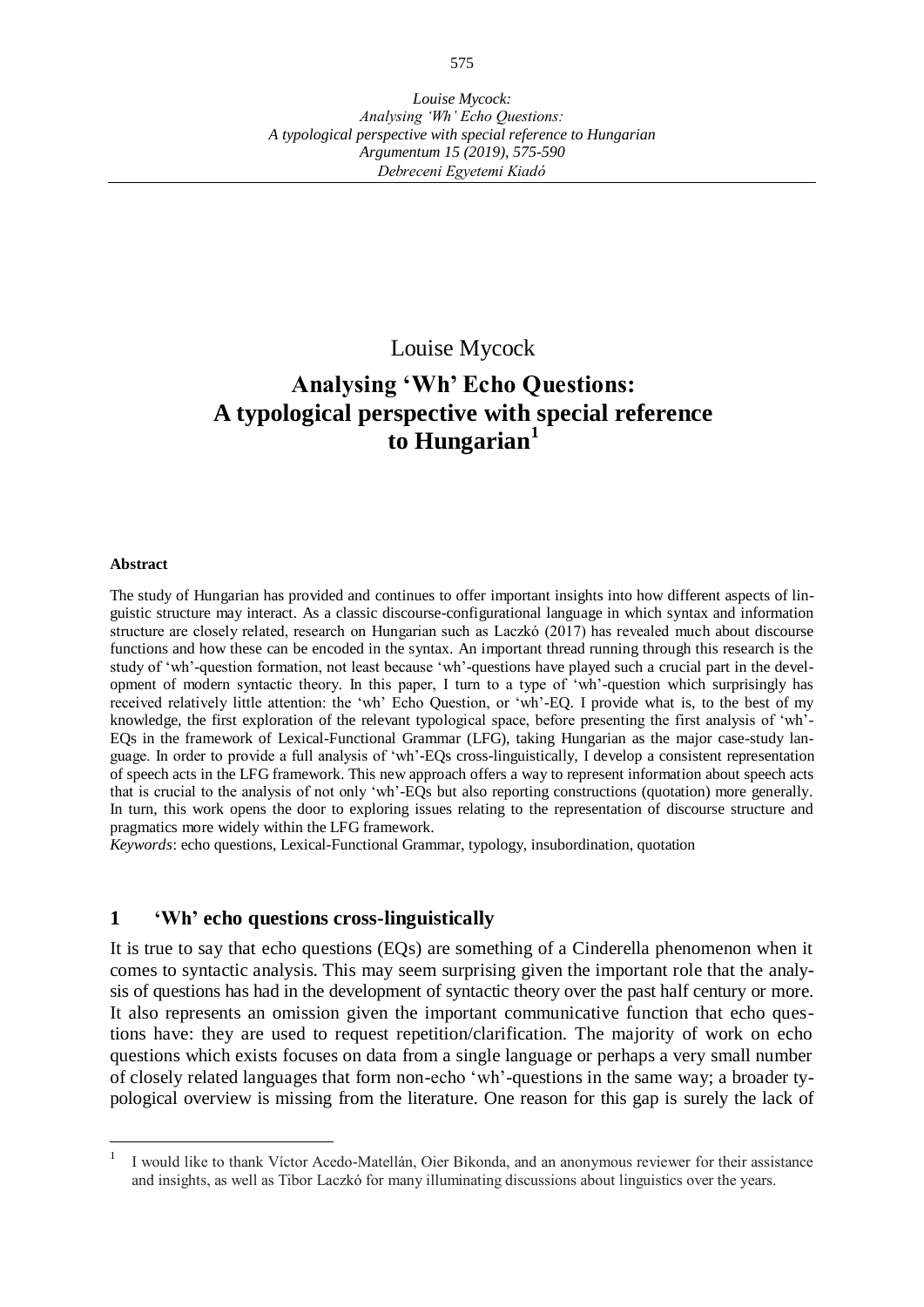*Louise Mycock: Analysing 'Wh' Echo Questions: A typological perspective with special reference to Hungarian Argumentum 15 (2019), 575-590 Debreceni Egyetemi Kiadó*

available data on echo questions from typologically diverse languages: it is a fact that most grammars lack a systematic description of echo-question formation; the most notable exceptions are those descriptive grammars that are based on the Lingua Descriptive Studies Questionnaire (Comrie & Smith 1977). It is primarily upon this body of work that I base the following, which provides, to the best of my knowledge, the first typological perspective on 'wh' echo question ('wh'-EQ) formation. I begin by defining and exemplifying 'wh'-EQs with reference to their features in English before going on to explore their formation in other languages.

An echo question is a request for clarification relating to the previous utterance. By quoting many of the addressee's own words, the speaker signals there is some issue and that clarification of some kind is required. A 'wh'-EQ specifically identifies a particular part of the sentence as being at issue,<sup>2</sup> as in [\(1b](#page-1-0)).

<span id="page-1-0"></span>(1) a. Charlie put the bike outside.

Before narrowing in on 'wh'-EQs, it is instructive to first consider what all echo questions – both 'wh' and yes/no – have in common. In any context appropriate to production of an echo question, the interlocutors minimally share the following information:

- that there are at least two interlocutors (Speaker A and Speaker B);
- that Speaker A produced an utterance, i.e. some event of speaking previously occurred; and finally,
- that Speaker B had a problem with Speaker A's utterance and requires repetition/clarification, at which point Speaker B produces an echo question.

When Speaker B utters the echo question, this involves them reporting (quoting) Speaker A's speech act (most likely this will be an assertion) whilst simultaneously signalling which aspect of it they have a problem with by producing a matrix-scope question (Ginzburg & Sag 2000). In this sense, all echo questions are inherently parasitic: one speech act is embedded within another.

A 'wh'-EQ differs from a non-echo 'wh'-question in English by having the question word appear in situ (i.e. in the position associated with the grammatical function that it bears) rather than ex situ in the syntactically prominent fronted position; compare the position occupied by *what* in [\(1b](#page-1-0)) and [\(2\)](#page-1-1). A further difference is that subject–auxiliary inversion is not a feature of a 'wh'-EQ. This is unsurprising given the lack of an ex-situ 'wh'-phrase in clause-initial position.

<span id="page-1-1"></span>(2) **What** did Charlie put outside? [non-echo 'wh'-question]

 $\overline{a}$ 

The result then is that the syntax of a 'wh'-EQ such as [\(1b](#page-1-0)) is far more like that of a declarative [\(1a](#page-1-0)) than that of its non-echo 'wh'-question counterpart [\(2\)](#page-1-1). We shall see that this is not unique to English: data from a range of languages indicate that 'wh'-EQs have declarative or non-'wh'-question features. Any analysis must account for this apparent paradox.

b. Charlie put **what** outside? ['wh'-EQ]

<sup>2</sup> In this it differs from a yes/no or polar EQ (*Charlie put the bike outside?* with appropriate intonation), which queries the entire proposition expressed by the first speaker.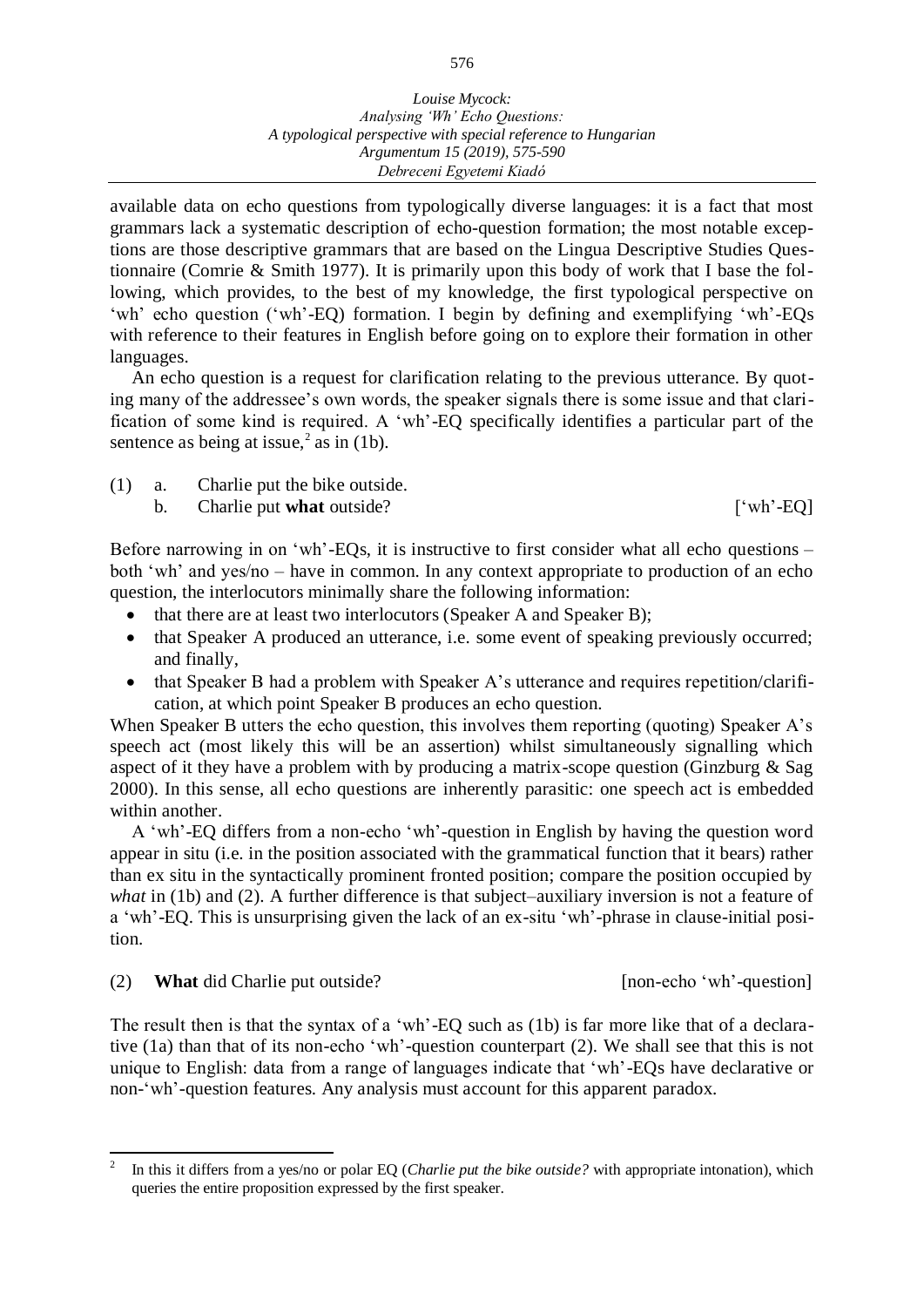The central puzzle I seek to explore can therefore be stated as: How does a 'wh'-EQ come to be interpreted as a request for information when its syntax does not appear to be consistent with it being a 'wh'-question? The strategies used to form 'wh'-EQs in different languages initially appear to be quite disparate, but in addressing the question I have just posed, a surprisingly unified picture emerges. In this paper, I provide an initial exploration of the typological space, before supplying the first Lexical-Functional Grammar (LFG) analysis of 'wh'- EQs, with particular reference to 'wh'-EQ formation in Hungarian. My first task therefore is to identify and classify 'wh'-EQ formation strategies, before moving on to exploring the features that 'wh'-EQs share and determining how these can be captured in formal terms.

Following the large body of work on 'wh'-question formation, I assume the following typology, comprising three major strategies for forming (non-echo) 'wh'-questions: multiple ex situ [\(3a](#page-2-0)), single ex situ [\(4a](#page-2-1)), and in situ [\(5a](#page-2-2)).<sup>3</sup> Declaratives are provided in (b) for the purposes of comparison. A multiple ex-situ language is one in which all question phrases appear in a position of prominence; in Hungarian, question phrases appear immediately before the verb regardless of where they would be located in a comparable declarative. Catalan, like English, is a single ex-situ language: in a multiple 'wh'-question (containing multiple 'wh'-phrases) only one question phrase appears in a syntactically prominent position (in both languages, this is initial position) compared to the order attested in the corresponding declarative.<sup>4</sup> In an insitu language like Japanese, question phrases by default occupy the same syntactic position as their non-question-phrase counterparts do in a declarative.

- <span id="page-2-0"></span>(3) Multiple ex situ: Hungarian
	- a. János **ki-t ki-nek** mutatott be? János.NOM who-ACC who-DAT introduced.3SG VM 'Who did János introduce to who?'
	- b. János be-mutatta Mari-t Anná-nak. János.NOM VM-introduced.3SG Mari-ACC Anna-DAT 'János introduced Mary to Anna.'

#### <span id="page-2-1"></span>(4) Single ex situ: Catalan

- a. A **qui** va donar **què**, la Maria? to who AUX.3SG.PST give.INF what the Maria 'To who did Maria give what?'
- b. La Maria va donar una rosa a en Pep. DEF Maria AUX.3SG.PST give.INF a rose to DEF Pep 'Maria gave a rose to Pep.'

(Víctor Acedo-Matellán, p.c.)

<span id="page-2-2"></span>(5) In situ: Japanese

 $\overline{a}$ 

a. Norio-ga **doko-de** Mayumi-ni **nani-o** erabimashita ka? Norio-NOM where-LOC Mayumi-DAT what-ACC chose Q 'What did Norio choose for Mayumi where?'

<sup>3</sup> I adopt this terminology in order to be as theory-neutral as possible at this point.

<sup>4</sup> The subject is right dislocated in ([4](#page-2-1)a) for information structure purposes.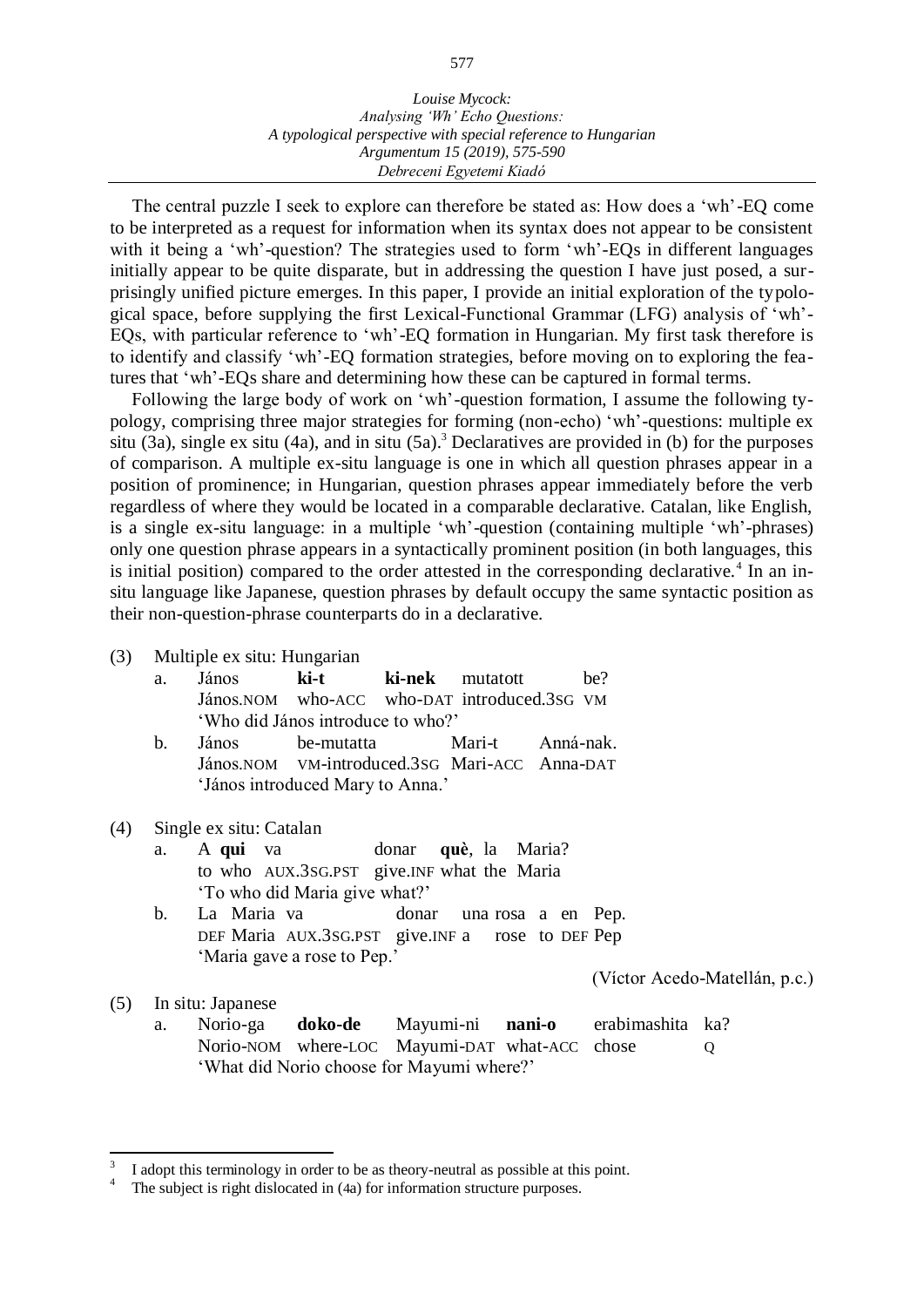- *Debreceni Egyetemi Kiadó*
- b. Norio-ga mise-de Mayumi-ni omocha-o erabimashita. Norio-NOM shop-LOC Mayumi-DAT toy-ACC chose 'Norio chose a toy for Mayumi at the shop.'

In terms of syntax, English 'wh'-EQs look like a rather straightforward case of swapping one 'wh'-question formation strategy (single ex situ as in [2\)](#page-1-1) for another (in situ as in [1b](#page-1-0); compare with the Japanese example in [5\)](#page-2-2). There are also languages which form both non-echo 'wh' questions and 'wh'-EQs using the in-situ strategy, for example Gulf Arabic (Holes 1990).

'Wh'-EQs are not necessarily formed according to strategies that are familiar from nonecho 'wh'-question formation though. The data considered for this study indicate that at least two further strategies are attested; one involves the use of a quotative element (the Quotative Strategy), and the other a complementizer (the Complementizer Strategy).

The Quotative Strategy is used to form 'wh'-EQs in Japanese, which, like Gulf Arabic, is an in-situ language. Notice that the 'wh'-EQ in [\(6B](#page-3-0)) is identical to the non-echo 'wh'-question in [\(5a](#page-2-2)) except for the inclusion of a final quotative particle and the lack of a question particle. By quotative, I mean a construction, word, or morpheme which conveys the meaning 'X said …', as exemplified for a declarative in [\(7\)](#page-3-1).

- <span id="page-3-0"></span>(6) Speaker B utters a 'wh'-EQ formed using the Quotative Strategy: Japanese
	- A: Norio-ga mise-de Mayumi-ni omocha-o erabimashita. Norio-NOM shop-LOC Mayumi-DAT toy-ACC chose 'Norio chose a toy for Mayumi at the shop.'
	- B: Norio-ga **doko-de** Mayumi-ni **nani-o** erabimashita-tte? Norio-NOM where-LOC Mayumi-DAT what-ACC chose-QUOT 'Norio chose what for Mayumi where?'
- <span id="page-3-1"></span>(7) Japanese

asatte-wa zehi dekiagarimasu-tte … the.day.after.tomorrow-TOP definitely ready-QUOT '"The day after tomorrow it will definitely be ready." (they say.)'

(Suzuki 2007: 214)

The Complementizer Strategy for forming 'wh'-EQs is syntactically unusual as it involves the appearance of a complementizer – an element that usually introduces a subordinate clause – in an independent clause. In a language such as Basque, the presence of the complementizer particle -(*e*)*la* distinguishes the syntax of a 'wh'-EQ [\(8B](#page-3-2)) from its non-echo counterpart [\(9\)](#page-4-0).

- <span id="page-3-2"></span>(8) Speaker B utters a 'wh'-EQ formed using the Complementizer Strategy: Basque
	- A: Mikelek eskutitza idatzi du. Mikel.ERG letter.ABS written AUX.3SG 'Mikel has written the letter.'
	- B: Mikelek **zer** idatzi du-ela? Mikel.ERG what.ABS written AUX.3SG-COMP '(That) Mikel has written what?'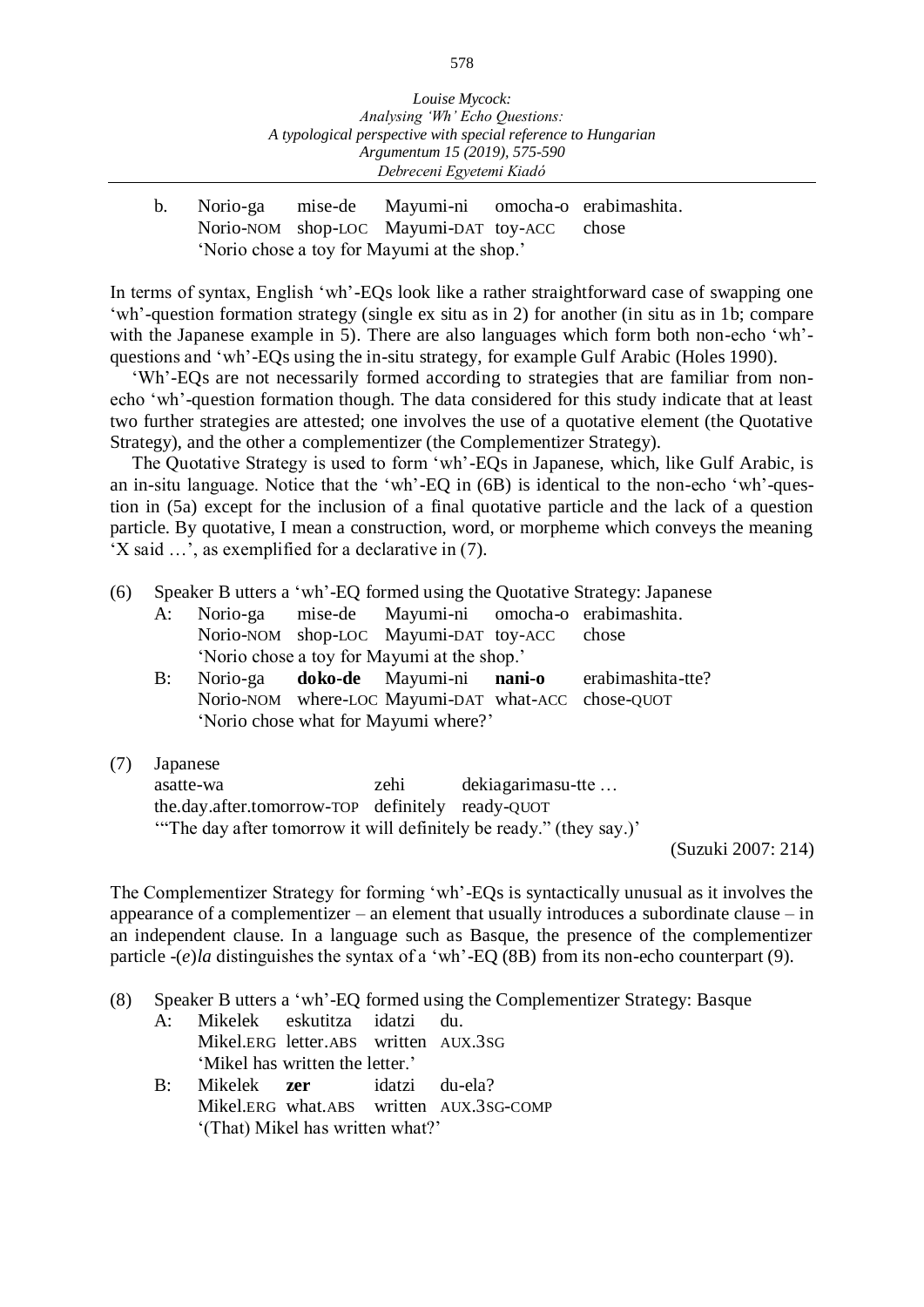<span id="page-4-0"></span>(9) Basque Mikelek **zer** idatzi du? [non-echo 'wh'-question] Mikel.ERG what.ABS written AUX.3SG 'What has Mikel written?'

([10](#page-4-1)a) demonstrates the more usual use of the complementizer particle -(*e*)*la* in a subordinate clause (enclosed in square brackets). This is a complementizer particle which marks that the subordinate clause is declarative. If the subordinate clause were interrogative, a different complementizer -(*e*)*n* would be used instead ([10](#page-4-1)b).

<span id="page-4-1"></span>(10) Basque

| a. [Mikelek eskutitza idatzi du-ela]                 |  |  |                                                        |  | esan duzu. |  |  |  |
|------------------------------------------------------|--|--|--------------------------------------------------------|--|------------|--|--|--|
|                                                      |  |  | Mikel.ERG letter.ABS written AUX.3SG-COMP said AUX.2SG |  |            |  |  |  |
| 'You have said [that Mikel has written the letter].' |  |  |                                                        |  |            |  |  |  |
|                                                      |  |  | h Gizonak Mikelek zer idatzi du-enl                    |  | aaldetu du |  |  |  |

b. Gizonak [Mikelek **zer** idatzi du-en] galdetu du. man.ERG Mikel.ERG what.ABS written AUX.3SG-COMP asked AUX.3SG 'The man has asked [what Mikel has written].'

These data seem to muddy the waters further: they show not only that a 'wh'-EQ can contain a complementizer in an independent clause, but also that that complementizer may actually mark the clause as being declarative and not interrogative. Once again we find that, as in English, 'wh'-EQ syntax has more in common with declaratives than other types of questions.

The form of the complementizer in Basque encodes specific information about the type of speech act involved: the *-*(*e*)*la* affix indicates that a subordinate clause is/was asserted by the subject of the main clause, in line with Krifka's (2014) claim that verbs of saying subcategorise for clauses that denote speech acts. 'Wh'-EQs are questions, but the presence of such a complementizer is consistent with the utterance being an assertion. I return to the issue of why this should be in Section 2.

It is important to recognise that it is not necessarily the case that only a single 'wh'-EQ formation strategy is available in a particular language. In Catalan, a single ex-situ language [\(4a](#page-2-1)), 'wh'-EQs containing one or more 'wh'-phrases can be formed using the Quotative Strategy or the in-situ strategy ([11](#page-4-2)B), which Hualde (1992) presents as alternative versions of the same structure. According to Rigau & Prieto (2005), as well as the Quotative Strategy ([12](#page-5-0)a), the Complementizer Strategy is also available in Catalan ([12](#page-5-0)b). Note that 'wh'-EQs formed using the Quotative Strategy are not interpreted as yes/no questions so, for example, (10B) is not interpreted as "Did you say that you were going where?" Hualde (1992: 24) states: "Usually, the answer to a ['wh'-EQ] is simply the element that is questioned. The answer to a [yes/no EQ] is usually *sí* 'yes' or *no*."

<span id="page-4-2"></span>

| $(11)$ Catalan |                             |                              |                                       |  |                              |
|----------------|-----------------------------|------------------------------|---------------------------------------|--|------------------------------|
| A:             | vaig al                     | port                         |                                       |  |                              |
|                | go.1sG to.DEF port          |                              |                                       |  |                              |
|                | 'I'm going to the harbour.' |                              |                                       |  |                              |
| $B$ :          | (Dius                       | que) vas a on?               |                                       |  | ['wh'-EQ: Quotative/in situ] |
|                |                             | say.2sG that go.2sG to where |                                       |  |                              |
|                |                             |                              | '(You say that) you are going where?' |  |                              |
|                |                             |                              |                                       |  | (Hualde 1992: 19)            |

579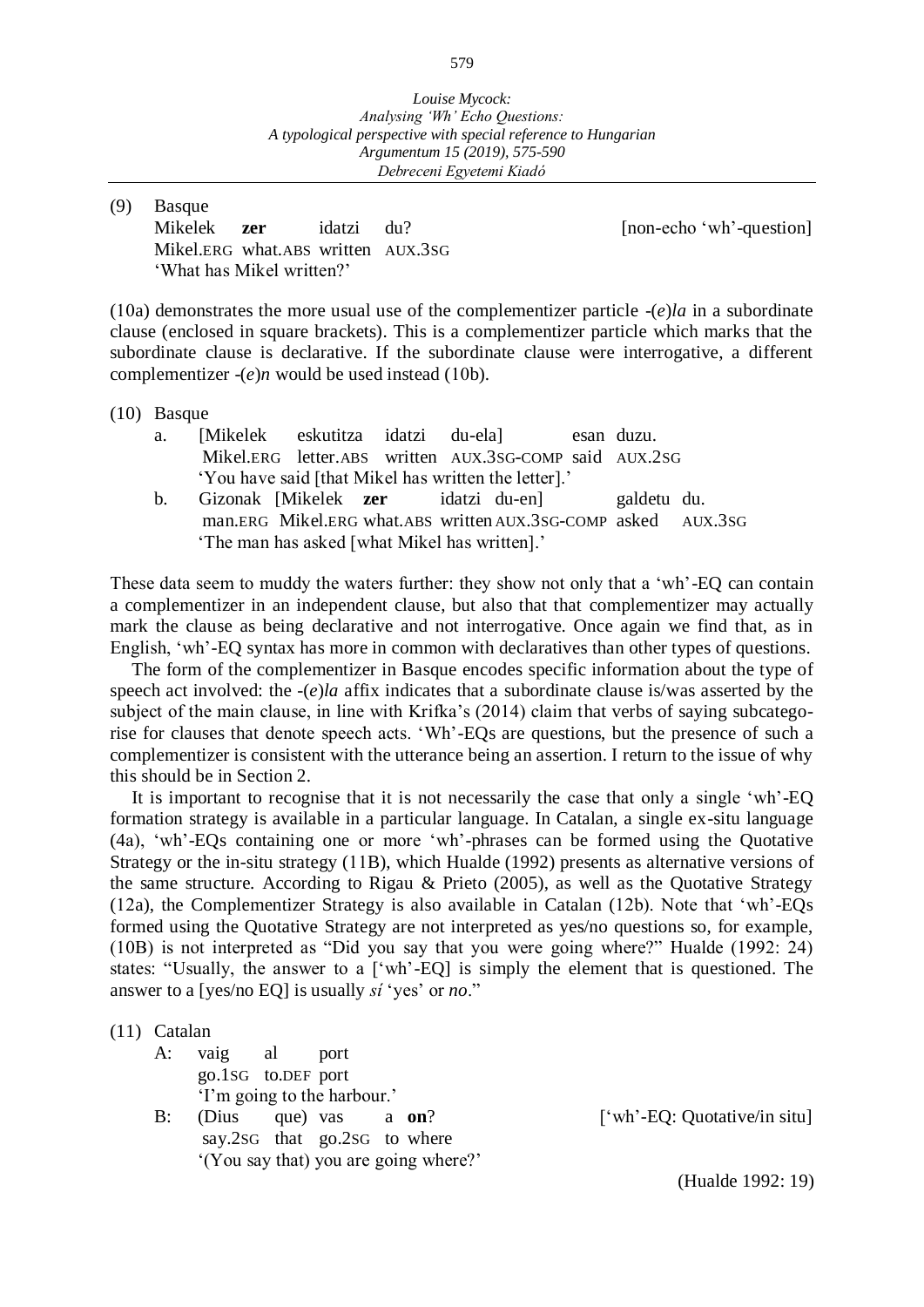<span id="page-5-0"></span>

| $(12)$ Catalan |      |                                       |  |                                                  |                           |
|----------------|------|---------------------------------------|--|--------------------------------------------------|---------------------------|
| a.             | Dius | que has parlat amb qui?               |  |                                                  | ['wh'-EQ: Quotative]      |
|                |      | say.2sG that have.2sG spoken with who |  |                                                  |                           |
|                |      |                                       |  | 'You are saying that you have spoken with whom?' |                           |
| b.             |      | Que has parlat amb qui?               |  |                                                  | ['wh'-EQ: Complementizer] |
|                |      | that have.2sG spoken with who         |  |                                                  |                           |
|                |      | '(That) you have spoken with whom?'   |  |                                                  |                           |
|                |      |                                       |  |                                                  | (Rigau & Prieto 2005: 25) |

The data considered for this study indicate that there is no one-to-one correspondence between 'wh'-EQ and non-echo 'wh'-question formation strategies: it is not possible to predict exactly which 'wh'-EQ formation strategy will be used based on the strategy used to form non-echo 'wh'-questions in a particular language. Table 1 summarizes the findings of my investigation into 'wh'-EQs in a set of typologically and geographically distinct languages which represent the three main types of (non-echo) 'wh'-question formation strategy identified in the literature.

| $\omega$ h'<br>strategy | Language                 | Language<br>family  | 'wh'-EQ strategy                           | Source(s)                               |
|-------------------------|--------------------------|---------------------|--------------------------------------------|-----------------------------------------|
|                         | isolate<br><b>Basque</b> |                     | $ex$ situ +<br>complementizer              | Saltarelli (1988)                       |
| multiple<br>ex situ     | Uralic<br>Hungarian      |                     | ex situ<br>$(+$ complementizer)            | Kenesei et al (1998)                    |
|                         | Turkish                  | Turkic              | $ex$ situ + quotative                      | Kornfilt (1997)                         |
|                         | Amele                    | Trans<br>New-Guinea | in situ                                    | Roberts (1987)                          |
| single<br>ex situ       | Catalan                  | Romance             | in situ $(+$ quotative/<br>complementizer) | Hualde (1992), Rigau<br>& Prieto (2005) |
|                         | Koromfe                  | Niger-Congo         | in situ                                    | Rennison (1997)                         |
| in situ                 | Gulf<br>Arabic           | Afro-Asiatic        | in situ                                    | Holes (1990)                            |
|                         | Japanese                 | Japonic             | in $situ + quotative$                      | Hinds (1986)                            |
|                         | Persian                  | Indo-Iranian        | in situ                                    | Mahootian (1997)                        |

*Table 1. Comparison of 'wh'-EQ and non-echo 'wh'-question formation strategies in a sample set of nine languages exemplifying the three major types of non-echo 'wh'-question formation strategy attested crosslinguistically. Brackets indicate optionality in column 4. Language names are as they appear in the sources listed.*

The following generalizations can be made about 'wh'-EQ formation on the basis of the information in Table 1.

- If a language forms non-echo 'wh'-questions using either the in-situ or the single ex-situ strategy, a 'wh'-phrase appears in situ in a 'wh'-EQ.
- If a language forms non-echo 'wh'-questions using the multiple ex-situ strategy, a 'wh' phrase appears ex-situ in a 'wh'-EQ.

580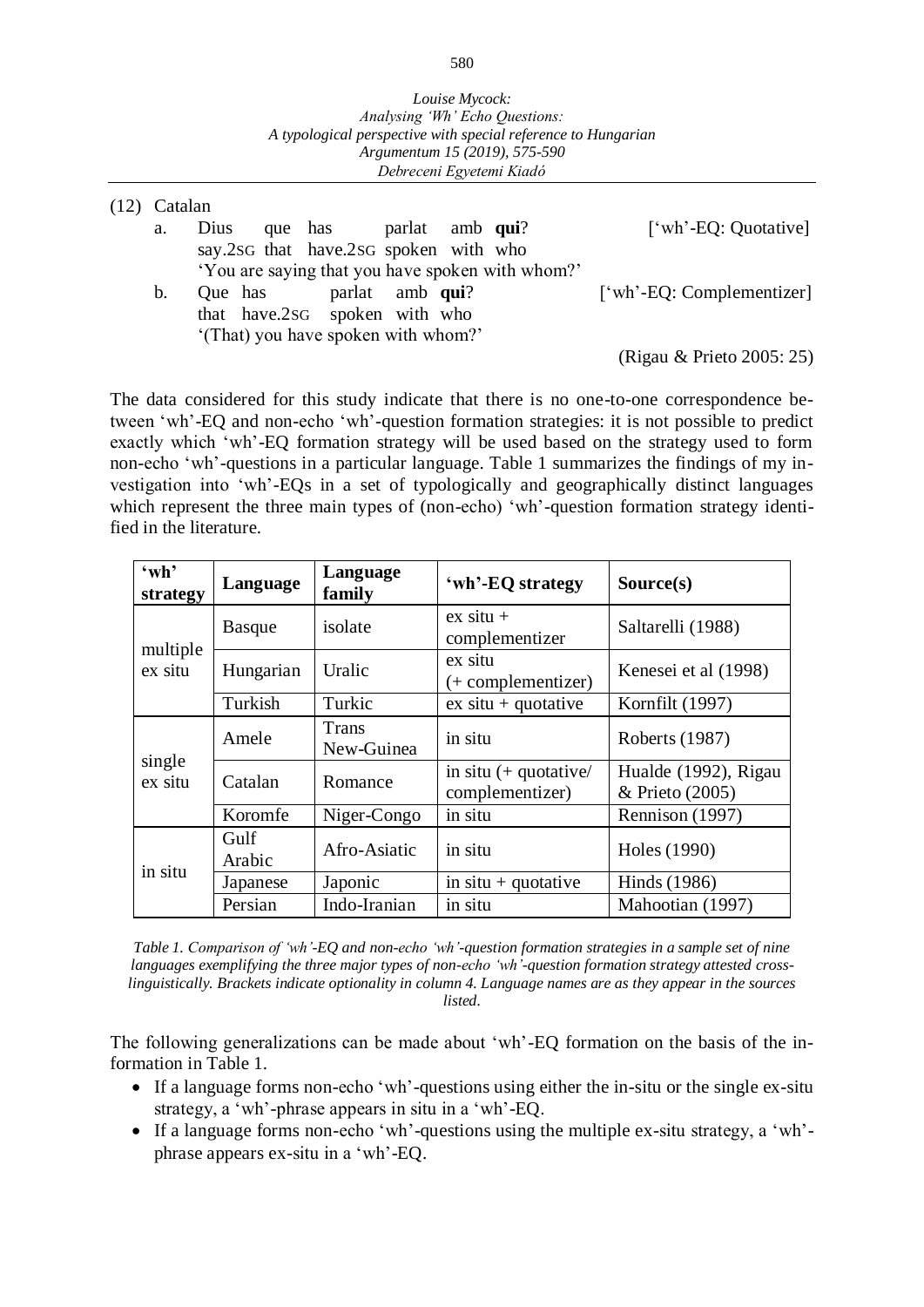#### *Debreceni Egyetemi Kiadó*

 The Quotative Strategy is employed to form 'wh'-EQs in all three kinds of 'wh' strategy languages (in situ, single ex situ, and multiple ex situ).

In this paper, my primary aims are to provide an initial exploration of the typological space and to offer the first LFG analysis of 'wh'-EQs, with special reference to Hungarian. The information in Table 1 of course may not represent a comprehensive picture of the possibilities; the generalizations I provide above await further investigation and consideration in relation to data from other languages. However, given how little work is currently available on the typology of 'wh'-EQs, I set out the generalizations that have emerged from my survey in the hope that this might stimulate more work on this neglected topic.

I turn now to 'wh'-EQ formation in Hungarian, which I shall take as my case study in this paper. As indicated in Table 1, Hungarian can employ one of two 'wh'-EQ formation strategies. The syntax of a Hungarian 'wh'-EQ may be identical to that of a non-echo 'wh'-question (multiple ex-situ strategy used to form both), or the Complementizer Strategy may be used to form the 'wh'-EQ, in which case the only relevant difference between a non-echo 'wh'-question and a 'wh'-EQ would be the presence of *hogy* 'that', as a comparison of a 'wh'-EQ ([13](#page-6-0)B) and its non-echo 'wh'-question counterpart ([14](#page-6-1)) reveals. (The verb modifier *meg* is a perfectivizing particle.)

<span id="page-6-0"></span>(13) Speaker B utters a 'wh'-EQ formed using the Complementizer Strategy/ex situ: Hungarian A: Anna meg-találta a válasz-t.

|                  |                  | Anna. NOM VM-found. 3sG the answer-ACC<br>'Anna found the answer.' |                                                                                               |        |      |                          |
|------------------|------------------|--------------------------------------------------------------------|-----------------------------------------------------------------------------------------------|--------|------|--------------------------|
| B:               |                  |                                                                    | $(Hogy)$ Anna <b>mi-t</b><br>that Anna.NOM what-ACC found.3sG VM<br>'(That) Anna found what?' | talált | meg? |                          |
|                  |                  |                                                                    |                                                                                               |        |      | (Kenesei et al 1998: 12) |
| $(14)$ Hungarian |                  |                                                                    |                                                                                               |        |      |                          |
|                  | Anna <b>mi-t</b> |                                                                    | talált?                                                                                       |        |      | [non-echo 'wh'-question] |
|                  |                  |                                                                    | Anna.NOM what-ACC found.3sG                                                                   |        |      |                          |
|                  |                  | 'What did Anna find?'                                              |                                                                                               |        |      |                          |

(Kenesei et al 1998: 18)

<span id="page-6-1"></span>It was noted above that Basque has two different complementizers which mark whether a subordinate clause is declarative or interrogative; see ([10](#page-4-1)). In Hungarian, the complementizer *hogy* occurs in both declarative ([15](#page-7-0)a) and interrogative (15b) subordinate clauses. In this sense, the Hungarian data are less revealing with respect to certain features of the Complementizer Strategy than the Basque data. Inclusion of the complementizer *hogy* does not by itself unambiguously mark a 'wh'-EQ like ([13](#page-6-0)B) as either interrogative or declarative; *hogy* is found in both types of clause, which indicates that a 'wh'-EQ formed according to this strategy has, like its English counterpart, syntax that is not consistent with it being a (nonembedded) 'wh'-question despite being interpreted as one. An analysis of *hogy* as being a declarative marker in the case of a 'wh'-EQ is consistent with what has been observed more generally, that is, that the syntax of 'wh'-EQs regularly displays declarative characteristics.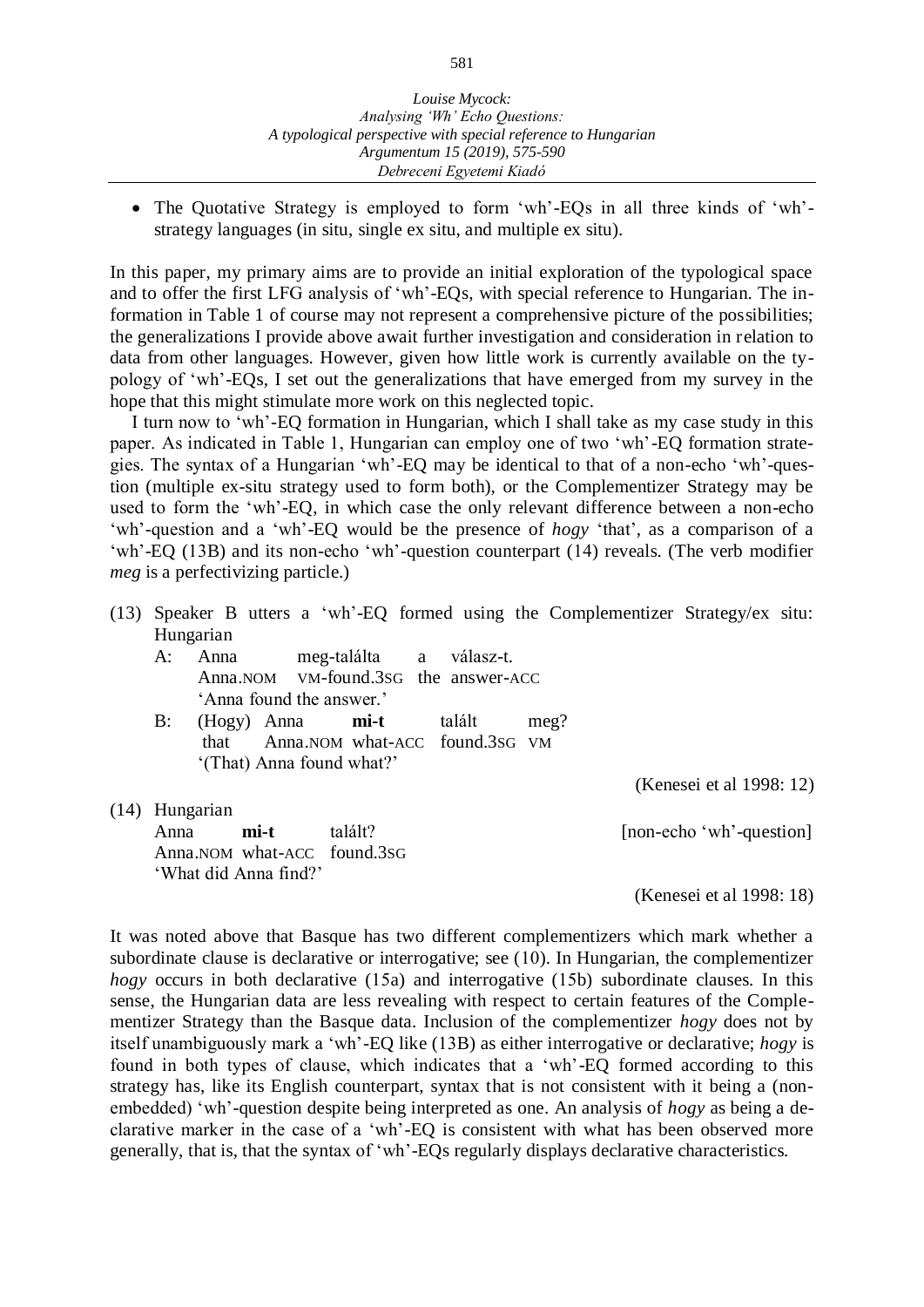|    | Hungarian                               |                       |                        |                                                                |          |                    |  |
|----|-----------------------------------------|-----------------------|------------------------|----------------------------------------------------------------|----------|--------------------|--|
| a. | István                                  | gondolja              | [hogy János fel-hívta] |                                                                | Mari-t]. |                    |  |
|    |                                         |                       |                        | István. NOM think. 3sG that János. NOM VM-called. 3sG Mari-ACC |          |                    |  |
|    | 'István thinks that János called Mary.' |                       |                        |                                                                |          |                    |  |
|    |                                         |                       |                        |                                                                |          | (Mycock 2006: 221) |  |
| b. | István                                  | meg-kérdezte [hogy ki |                        | ki-t                                                           | hívott   | fel.               |  |
|    |                                         |                       |                        | István.NOM VM-asked.3sG that who.NOM who-ACC called.3sG VM     |          |                    |  |
|    | 'István asked who called who.'          |                       |                        |                                                                |          |                    |  |

At first blush, the set of strategies used to form 'wh'-EQs, including those found in Hungarian, may seem to be a disparate, possibly unrelated bunch. In the next section, I explore how they may be linked and, in particular, what the Hungarian data reveal.

### **2 Analysing 'wh'-EQ formation strategies**

<span id="page-7-0"></span> $(15)$ 

As shown in ([14](#page-6-1)) a single question word appears immediately before the verb in a non-echo 'wh'-question in Hungarian. A question word is required to occupy the immediately preverbal Focus position regardless of its grammatical function. This immediately preverbal position hosts Focus material, which includes question words as well as non-interrogative focal elements. If there are multiple question words in a single clause, they appear immediately before the verb. Therefore, I classify Hungarian as being a multiple ex-situ language. I set aside here the issue of precisely which syntactic position(s) those question words that do not appear adjacent to the verb occupy. For illuminating discussion of this issue, see Laczkó (2017) and references therein.

As discussed in Section 1, 'wh'-EQs can be formed using one of two strategies in Hungarian. They can be identical in form to the equivalent non-echo 'wh'-question, i.e. the ex-situ strategy can also be used to form 'wh'-EQs. Alternatively, the Complementizer Strategy can be used; that is, despite being an independent clause, a 'wh'-EQ can include the complementizer *hogy*, as shown in ([13](#page-6-0)B). *Hogy* is the complementizer used with both declarative and interrogative subordinate clauses; in this respect Hungarian is less transparent than Basque; see the discussion of ([15](#page-7-0)). Regardless of this point though, the fundamental puzzle remains: 'wh'-EQs are interpreted as questions, but the presence of a complementizer is consistent with the utterance being a declarative subordinate clause.

Why should a complementizer be present in an independent clause, in particular one which is interpreted as a question and a request for clarification? Key to solving this riddle is consideration of interrogative scope. I hypothesise that the presence of a complementizer in a 'wh'- EQ serves to indicate that the question word takes scope not just over the clause in which it appears, but rather it takes matrix scope. This fits with the observation that echo 'wh' question phrases have "root" scope (see, for example, Reis 2012), and is consistent with what Kenesei et al (1998: 19) have to say about answers to 'wh'-EQs: "answers to ['wh'-EQs] follow the pattern established for answers to (genuine) [non-echo 'wh'-questions]". But what does it mean for a 'wh'-phrase to take matrix scope when there is no embedding verb or matrix clause? A 'wh'-EQ is an independent clause, after all. I propose that the key insight emerges when we consider together the various strategies that are available to form 'wh'-EQs cross-linguistically.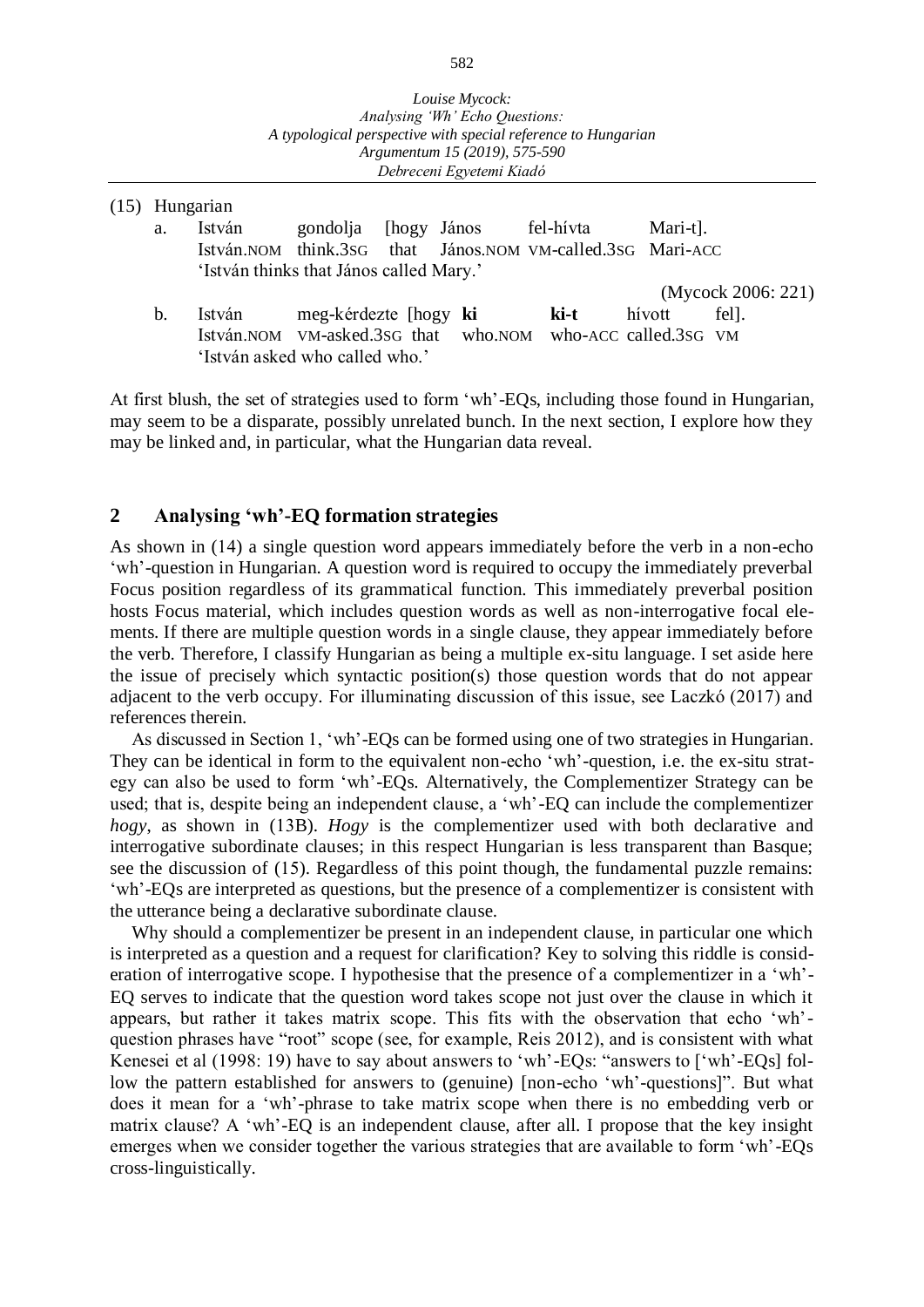Recall that all echo questions are inherently parasitic: one speech act is embedded within another (Section 1). This may be reflected syntactically by the presence of a complementizer in a 'wh'-EQ formed according to the Complementizer Strategy, exemplified in ([13](#page-6-0)B) for Hungarian, for instance. The presence of a complementizer in an independent clause is not a feature limited to 'wh'-EQs. Evans (2007) refers to this phenomenon more generally as insubordination. Evans (2007: 367) defines insubordination as "the conventionalized main clause use of what, on prima facie grounds, appear to be formally subordinate clauses", a description which covers 'wh'-EQs formed according to the Complementizer Strategy. He further observes that insubordinated clauses "signal high levels of presupposed material in the insubordinated proposition, i.e. signalling relatively specific presuppositions about the discourse context in which the sentence can occur … Specific examples of this use of insubordination are … reiterations" (Evans 2007: 410), which are defined thus:

clauses of a subordinate form appropriate to embedding under a main clause such as 'I said [ ]' or 'I asked [ ]' may be used independently, with ellipsis of the main clause reporting the speech act. Here the context of mutually manifest repetition makes the restoration of the ellipsed speech act verb quite clear (Evans 2007: 418).

The characterization of 'wh'-EQs as a sub-type of reiteration is, I contend, crucial to understanding what the Complementizer Strategy is, where it comes from, and, ultimately, how it is to be best analysed. The presupposed material relevant to an echo question is that Speaker A previously performed a speech act of a certain type. This may be explicitly expressed. In fact, this is exactly the case in a language such as Japanese that employs the Quotative Strategy [\(6B](#page-3-0)), which the typological survey summarized in Table 1 showed is not alone in employing a morphosyntactic construction equivalent to "You said ..." to form 'wh'-EQs. When the Complementizer Strategy is employed to form a 'wh'-EQ in a language like Hungarian, no quotative expression is included. However, one can easily see how the two could be related given the point that Evans (2007) makes about the main clause reporting the speech act being presupposed material and the general propensity for this type of information to be omitted. This proposal is supported by the optionality attested in 'wh'-EQ formation in Catalan as reported in Rigau & Prieto (2005): either the "full" quotative (main clause including the speech act verb) is present ([12](#page-5-0)a) or only the "subordinate" clause appears, distinguished by the presence of an apparently anomalous complementizer in an independent clause ([12](#page-5-0)b).

The presupposed material that I have proposed can be omitted in a 'wh'-EQ is that expressed by a main clause such as "You said …". However, what this does not account for is the fact that what is not presupposed is that Speaker B is asking a question when they utter a 'wh'-EQ. This dimension of a 'wh'-EQ's interpretation must be accounted for in any analysis. In the next section, I provide the first LFG analysis of 'wh'-EQs, focusing on Hungarian.

## **3 LFG analysis of 'wh'-EQs**

My analysis of 'wh'-EQs will concentrate on three aspects of linguistic structure as represented in the parallel architecture of LFG, shown in Figure 1, which are related to one another by functional projections (signified by arrows annotated with Greek letters). Two of these are levels of syntactic structure: phrase structure relations are represented at c(onstituent) structure, and abstract grammatical functions and features are represented at f(unctional)-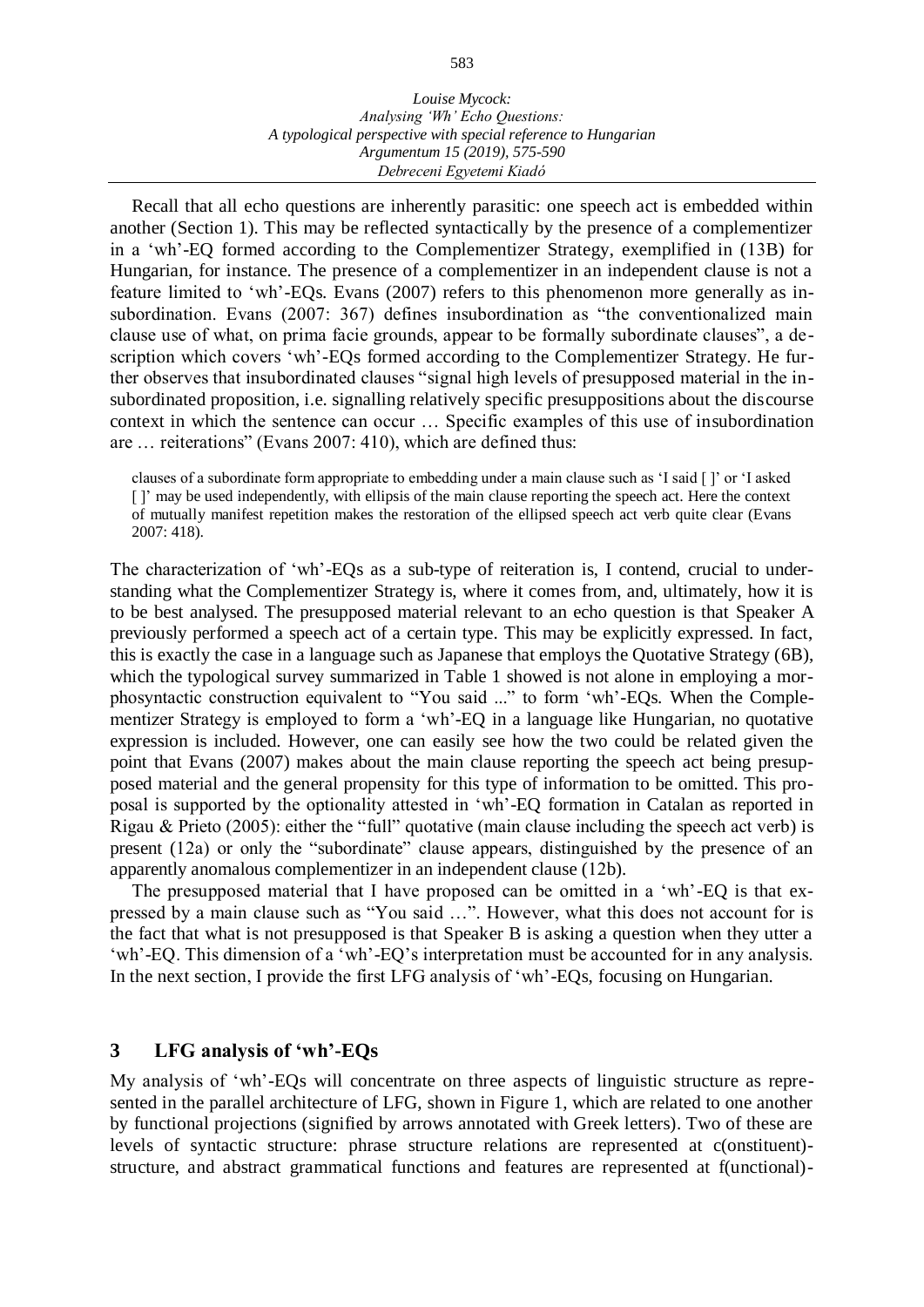structure. Finally, there is semantic structure or s-structure. For the purposes of accessible and straightforward exposition, I have simplified the representations of these three structural levels in certain respects.<sup>5</sup>



*Figure 1. The architecture of Lexical-Functional Grammar (Mycock & Lowe 2013)*

Adopting Laczkó's (2017) approach to the c-structure of Hungarian, according to which a Focus constituent such as an immediately preverbal question word is analysed as occupying SpecVP, the only major difference between the 'wh'-EQ in ([13](#page-6-0)B) and a comparable non-echo 'wh'-question is the presence of the complementizer *hogy* 'that' and the CP projection which it heads. The crucial differences between 'wh'-EQs and their non-echo counterparts discussed previously are therefore not to be captured at the level of c-structure.

In addition to c-structure, there is another level of syntactic structure in the LFG architecture: f(unctional)-structure. The simplified f-structure for Speaker A's statement in the minidialogue that we are analysing ([13](#page-6-0)A) appears in (16). I refer to this f-structure as *f*. The lines connecting functions within the f-structure indicate that one f-structure has two functions  $-$  a primary grammatical function such as SUBJ and a secondary discourse function such as TOPIC.<sup>6</sup> For example, the line connected to the f-structure for 'the answer' indicates that this is simultaneously Focus and object in this clause. I assume the value of the STMT-TYPE feature is by default *decl*(arative).<sup>7</sup>

l

<sup>5</sup> Space considerations mean I am unable to discuss how prosody may distinguish 'wh'-EQs from other constructions, including non-echo 'wh'-questions, but note that the LFG architecture depicted in Figure 1, including as it does p-structure (see, for example, Dalrymple and Mycock 2011), permits this potentially important aspect of 'wh'-EQ structure to be captured in a future analysis.

<sup>6</sup> It has been proposed that information structure be represented as a separate structural level in LFG (see, for example, Dalrymple & Nikolaeva 2011), as assumed in the version of the LFG architecture presented in Figure 1. My proposed LFG analysis of 'wh'-EQs is compatible with either approach.

<sup>7</sup> This information could be associated with particular phrase structure configurations or verb forms.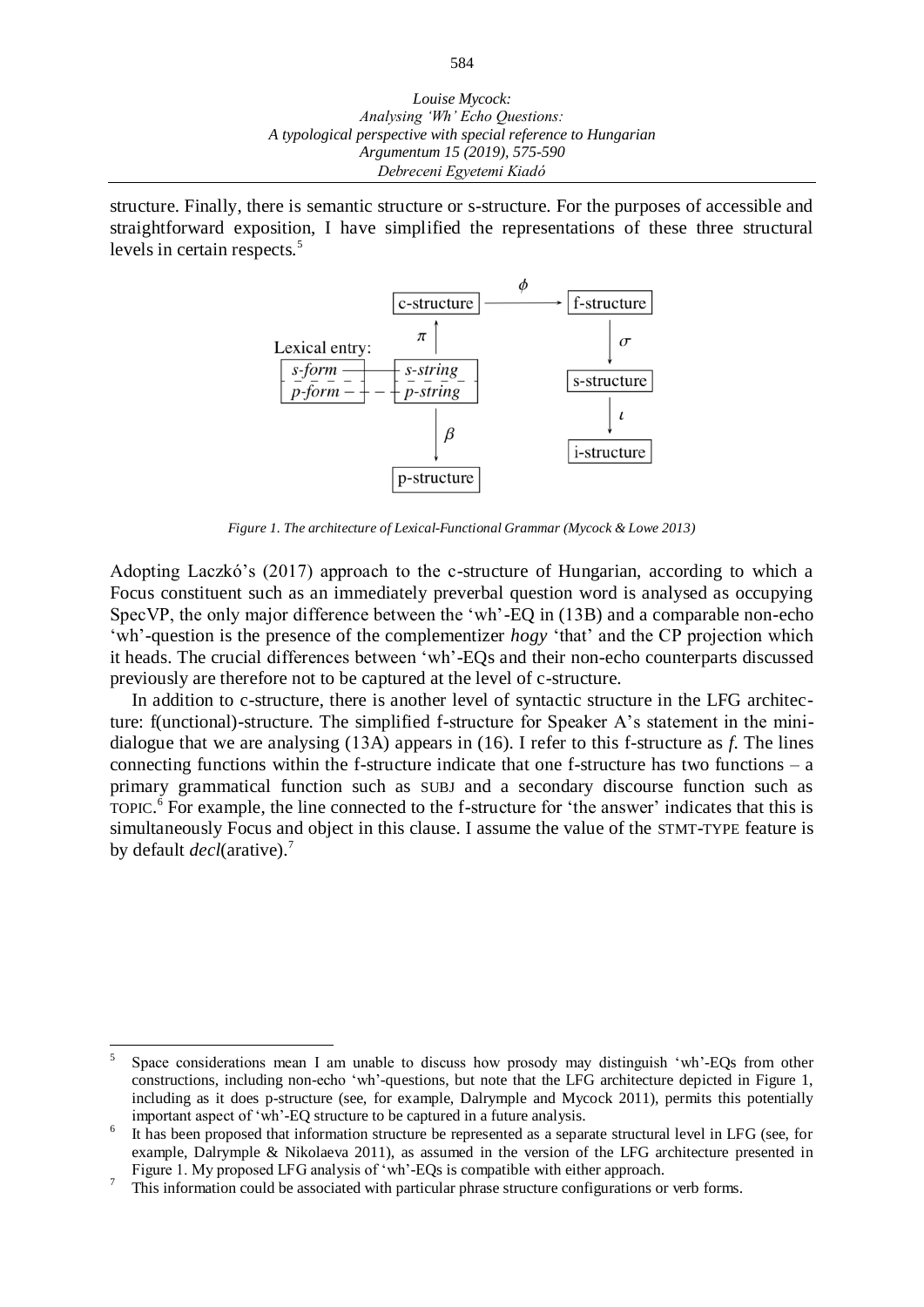*Louise Mycock: Analysing 'Wh' Echo Questions: A typological perspective with special reference to Hungarian Argumentum 15 (2019), 575-590 Debreceni Egyetemi Kiadó*



The f-structure for the 'wh'-EQ ([13](#page-6-0)B), formed according to the Complementizer Strategy, appears in (17). I refer to this f-structure as *fEQ* in order to distinguish it from the f-structure for the declarative *f* shown in (16).

(17)



It may seem contradictory for a wh-EQ's f-structure such as (17) to have a STMT-TYPE value *decl*. However, Butt et al (1999: 19, fn. 1) state that clause type "does not reflect the type of speech act. Instead, it represents a very basic syntactic distinction among types of clauses according to their syntax", which is why it is included at f-structure, a syntactic level of representation. The value of STMT-TYPE is *decl* for the 'wh'-EQ (17) because it includes a complementizer otherwise found in subordinate clauses. While in Hungarian, the same complementizer is used for both declarative subordinate clauses and embedded questions (see [15](#page-7-0)), the Basque data support this analysis of a 'wh'-EQ formed according to the Complementizer Strategy as having STMT-TYPE value *decl*: in a Basque 'wh'-EQ, the declarative complementizer -(*e*)*la* rather than the question complementizer -(*e*)*n* must be used (see [8B](#page-3-2)). At the least, the presence of *hogy* does not unambiguously mark ([13](#page-6-0)B) syntactically as an interrogative. The survey data reveal that the syntax of 'wh'-EQs has as much if not more in common with declaratives compared with interrogatives. I return to the reasons for this apparent anomaly shortly. At this point it suffices to say that the analysis in (17) is consistent with the broader picture, capturing the relevant syntactic features of a 'wh'-EQ formed according to the Complementizer Strategy. Butt et al (1999: 38) acknowledge that there are loose ends:

while the encoding of the features COMP-FORM and STMT-TYPE are used to help in the formulation of wellformedness conditions in minor ways in the grammar, their primary reason for existence is a registration of information that is presumably useful for subsequent semantic analysis.

This "subsequent semantic analysis" will play an important role in understanding the structural features of 'wh'-EQs cross-linguistically.

As with their respective c-structures, the differences between the f-structures for a 'wh'-EQ and a comparable non-echo 'wh'-question are minimal. In key respects, the relevant f-structures are identical. In fact, they *are* identical when the 'wh'-EQ is not formed according to the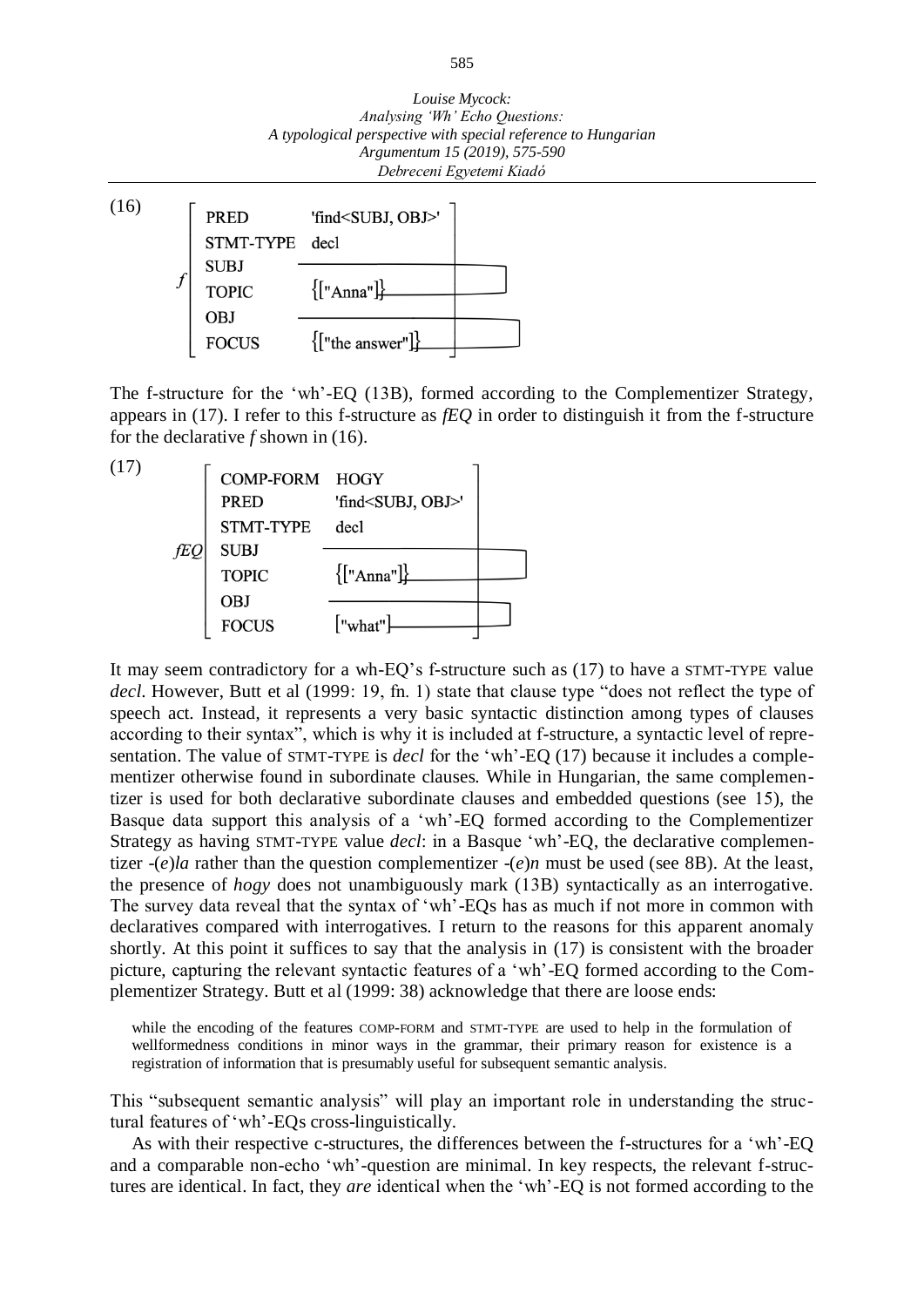*Argumentum 15 (2019), 575-590 Debreceni Egyetemi Kiadó*

Complementizer Strategy in Hungarian but the ex-situ strategy is used instead. The f-structure analysis for the version of ([13](#page-6-0)B) without a complementizer, which could be a non-echo 'wh' question or a 'wh'-EQ depending on the context, is shown in (18). Notice that the STMT-TYPE value is *int*(errogative).



From the perspective of these syntactic (c-structure and f-structure) analyses therefore, there is little to nothing to distinguish 'wh'-EQs from their non-echo counterparts. Accounting for the difference between the declarative originally asserted by Speaker A and the 'wh'-EQ that Speaker B asked requires us to consider other aspects of grammatical structure. I propose, in line with the point made by Butt et al (1999: 38) quoted above, that semantic structure is central to analysing echo questions.

Semantic structure is projected from f-structure via the functional projection *σ* according to the architecture of LFG, as shown in Figure 1. The semantic structure projected from the fstructure *f* in (16), which I refer to as  $f_\sigma$  as per convention, is:

| (19) |                | <b>REL</b><br><b>EVENT</b> | find |          |
|------|----------------|----------------------------|------|----------|
|      | $f_{\sigma^1}$ | ARG <sub>1</sub>           |      | DF TOPIC |
|      |                | ARG <sub>2</sub>           |      | DF FOCUS |

What semantic structures like (19) do not include is any specification of illocutionary force, which can be defined as the speaker's intention in producing the utterance. This highlights a wider issue that needs to be addressed, namely how information about illocutionary force is represented in LFG.

Proposals in the literature to date are few and far between, and those that are available have mainly involved including information about illocutionary force at a level of syntactic representation, so at the level of c-structure or f-structure. For example, Broadwell (2013) includes a c-structure position *Illoc* in his analysis of Copala Triqui. Sells (2007: 78, fn. 12), on the other hand, assumes that illocutionary information will be expressed in f-structure in LFG, while acknowledging that the semantic dimension of their contribution could be expressed as "part of the correspondence between the semantics and the c-structure" (Sells 2007: 87). At best, situating information about illocutionary force at a syntactic level of representation in the modular architecture of LFG represents a holding position: illocutionary force is not an aspect of syntactic structure though it can undoubtedly be related to it, a point made by Butt et al (1999) and Sells (2007). Parallels can be drawn between treatments of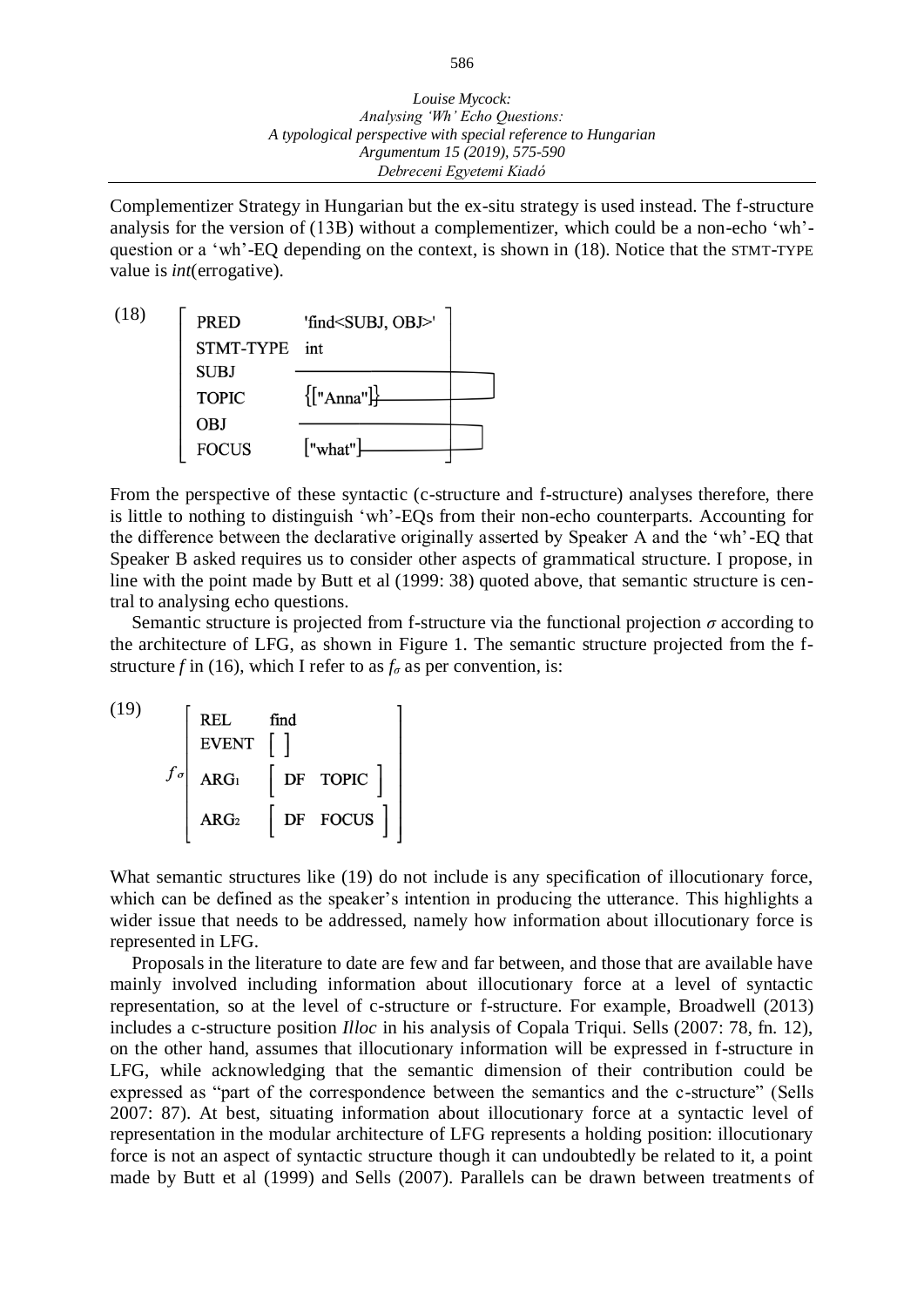#### *Louise Mycock: Analysing 'Wh' Echo Questions: A typological perspective with special reference to Hungarian Argumentum 15 (2019), 575-590 Debreceni Egyetemi Kiadó*

illocutionary force in LFG to date and the way that the representation of discourse functions has developed since it was first considered in LFG in Bresnan & Mchombo (1987). Early work represented discourse functions at f-structure, i.e. a syntactic level of representation. As Dalrymple & Nikolaeva (2011: 63) observe, "When this is done, f-structure is no longer a purely syntactic representation, but instead represents a combination of information structure and syntactic structure". King (1997) made the case for representing discourse functions at a separate level of representation, i(nformation)-structure, an approach which has been highly influential and is incorporated in the version of the LFG architecture depicted in Figure 1. I would argue that it is time to revisit how other aspects of pragmatics beyond discourse functions are represented within the LFG framework. Dalrymple & Nikolaeva (2011: 84–85) acknowledge this need as well: their approach to the analysis of information structure incorporates assumptions about "contribution from linguistic and pragmatic context", but they recognise that no formal explicit proposal regarding how this is to be treated within LFG exists. In this paper, I seek to make an early contribution to this thread of research in LFG.

I propose an approach expressed within the modular architecture of LFG that captures how the contributions of semantics (s-structure) and context come together. In order to do so, it is necessary to consider how to represent the speech acts that are involved in an interaction when a 'wh'-EQ is uttered. I take the declarative uttered by Speaker A in the mini-dialogue in ([13](#page-6-0)) to be interpreted as "I assert to you X". The context provides a speech act 'frame' for the meaning associated with the relevant semantic structure. In the case of the declarative produced by Speaker A in (13), the speech act frame can be represented as in (20). The inclusion of *f*<sup>σ</sup> in (20) represents how the s-structure projected from the f-structure *f* slots into the relevant speech act frame:  $f_{\sigma}$  is the actual semantic content of the clause uttered. The 'speech act frame' is proposed to be a separate level of representation projected post-s-structure in the LFG architecture which integrates s-structures with information about the context of the utterance (identity of utterer and addressee(s), etc.). I leave as open questions whether this level of representation would be projected from s-structure or i-structure, and how it would be incorporated into a wider-ranging treatment of pragmatics in LFG.

 $\begin{tabular}{ll} LLOC-REL & ASSERT \\ \hline \texttt{UTTERER} & A \\ \texttt{ADDRESSEE} & B \\ \texttt{CONTENT} & f_\sigma \end{tabular}$ (20)

Speaker B responds to Speaker A's assertion with a 'wh'-EQ ([13](#page-6-0)B). The semantic structure projected from f-structure *fEQ* is identical to that of the original assertion  $f_\sigma$  presented in (19) – the arguments bear the same respective discourse functions (topic and focus) and the verb makes the same meaning contributions. Of course, this identity between the two s-structures does not capture how the two differ fundamentally: the first is an assertion while the latter is a type of question, albeit one whose syntax may have much in common with a declarative subordinate clause. The presence of a complementizer – and the Basque data indicate that this is a declarative-marking complementizer – initially seems at odds with the presence of a question phrase in a 'wh'-EQ. However, this declarative marking is consistent with indicating that an *assertion* is being *quoted*. This is much more obviously the case when the Quotative Strategy is used to form a 'wh'-EQ ('You said that you saw WHO?').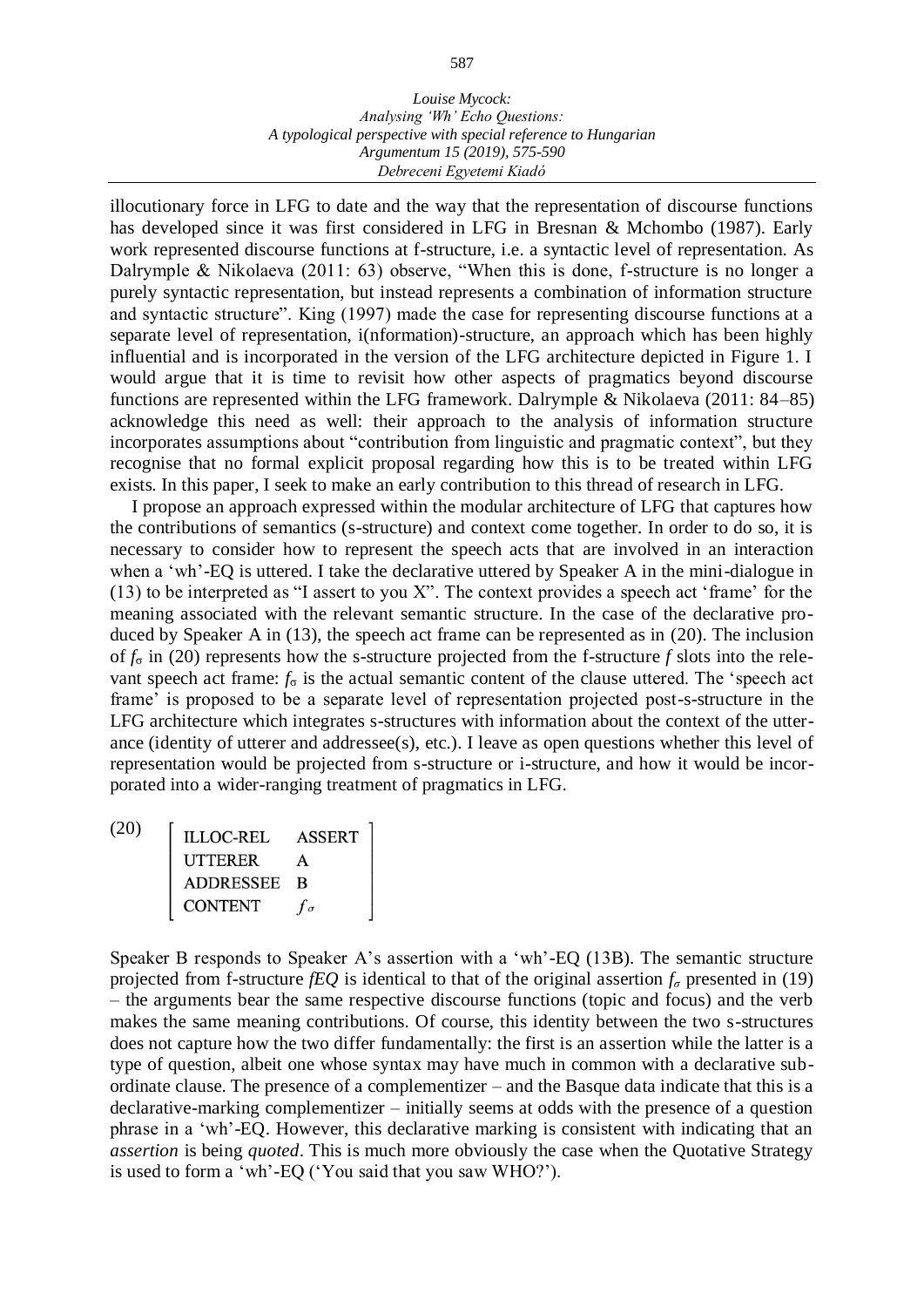Syntactic marking of a 'wh'-EQ as being a declarative clause thus serves to preserve information about the original speech act: Speaker A asserted the proposition that is simultaneously being quoted and being queried in Speaker B's subsequent 'wh'-EQ. Ellipsis of the matrix clause reporting the speech act in a 'wh'-EQ is consistent with the subtype of insubordination that Evans' (2017) refers to as reiteration, providing support for a developmental path of some 'wh'-EQ formation strategies from quotative construction to complementizer construction as the result of ellipsis. Recall that both the Quotative Strategy and the Complementizer Strategy are reported as being available in Catalan; see ([12](#page-5-0)). Further ellipsis of the complementizer leaves us with the other alternative strategy available for 'wh'-EQ formation. In Hungarian this means that a 'wh'-EQ can be formed using the ex-situ strategy and is therefore token identical to its non-echo 'wh'-question counterpart. The 'wh'-EQ formation strategies identified in Table 1 and their distribution, including the optionality identified, suggest the following development path.

| $(21)$ quotative | complementizer | $ex-situ/in-situ$ |
|------------------|----------------|-------------------|
| construction     | construction   | 'wh'-construction |

On this approach, the main difference between the Quotative Strategy and the Complementizer Strategy is whether the matrix clause that reports the speech act is expressed or not. Recall that Krifka (2014) identifies verbs of saying as subcategorising for clauses that denote speech acts. 'Wh'-EQs formed according to the Complementizer Strategy do not include a verb of saying, but the relationship between the relevant speech acts remains the same. The challenge is to capture this in the analysis of 'wh'-EQs.

In previous work on the analysis of non-echo 'wh'-questions in the LFG framework (Mycock 2006), I took the presence of a question word in an ex-situ Focus position to introduce information (in formal terms, relevant meaning constructors) that provides instructions regarding how to combine the meaning of the proposition involved with the contribution of the question word and return the meaning of a question. I adopt a similar approach to the analysis of 'wh'-EQs, but propose that the latter differ crucially with respect to scope. This is captured in the proposed LFG analysis by the inclusion of a level of representation that provides the speech act frame, with (20) being an example.

In my analysis of 'wh'-EQs, I follow Krifka's (2014) work on embedding illocutionary acts in proposing that echo question 'wh'-phrases take scope over a different type of semantic object than their non-echo counterparts: specifically, the scope of a question phrase in a 'wh'- EQ is an illocutionary act rather than a proposition (as is the case when a question phrase appears in a non-echo 'wh'-question). Using the speech act frame approach I introduced earlier, the 'wh'-EQ ([13](#page-6-0)B) can be represented as in (22). The whole sentence is a question – the 'wh'-EQ's illocutionary force is ASK as a result of its context, possibly in combination with a particular prosodic pattern whose contribution can be modelled with reference to pstructure (see Figure 1) – but embedded within this speech act is another, Speaker A's original assertion, which is the value of the matrix CONTENT feature.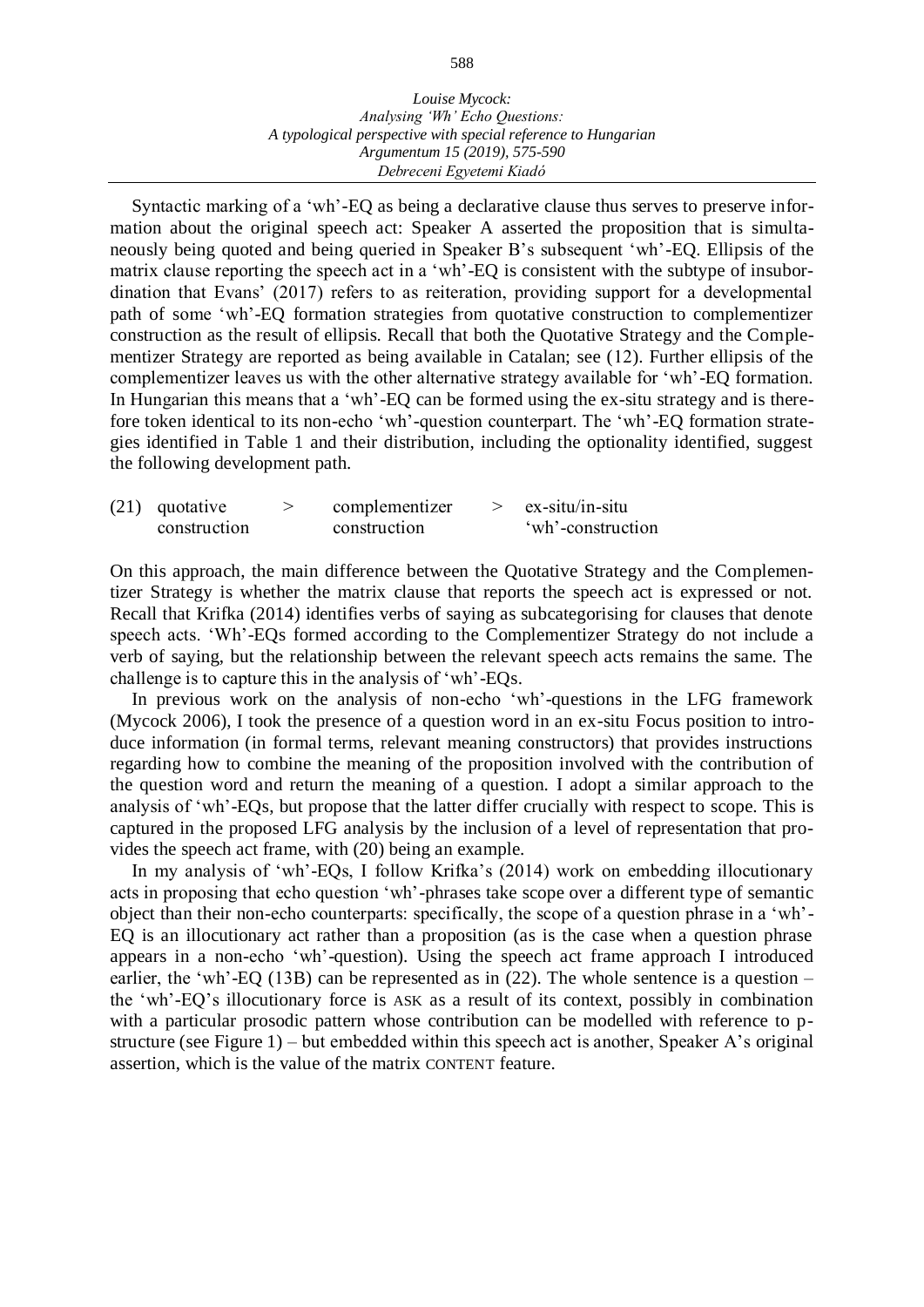| ILLOC-REL ASK  |                                                                     |  |
|----------------|---------------------------------------------------------------------|--|
| <b>UTTERER</b> | B                                                                   |  |
| ADDRESSEE A    |                                                                     |  |
| <b>CONTENT</b> | ILLOC-REL ASSERT<br><b>UTTERER</b><br>ADDRESSEE B<br><b>CONTENT</b> |  |

This approach to the analysis of 'wh'-EQs in LFG holds no matter which formation strategy is used. Thus, the speech act frame approach captures what it is that all 'wh'-EQs have in common cross-linguistically.

Positing a distinct level of structural representation captures facts about 'wh'-EQs, their context dependence, their intrinsically reiterative nature, and declarative features of their syntax. The essential insight of Ross' (1970) Performative Hypothesis – that every sentence is associated with an explicit illocutionary  $act - is$  preserved in the proposed LFG analysis without situating information about the utterer, addressee, and speech act in the syntax (deep structure for Ross). Instead, this information is part of a semantic object, as defined by Krifka (2014). This approach enables the kind of 'parasitic' relation on which 'wh'-EQ formation, and more broadly reiteration, rely to be modelled in LFG.

### **4 Conclusion**

In this paper I have considered how 'wh'-EQs are formed and how they can be analysed within the framework of LFG. Special attention was paid to the formation of 'wh'-EQs in Hungarian, building on the important body of work on Hungarian and its analysis within LFG by Tibor Laczkó. I have offered what is, to the best of my knowledge, the first definition of the typological space for 'wh'-EQ formation. In doing so, this work provides a typological framework for the description and further investigation of 'wh'-EQs cross-linguistically.

I have argued that, in order to provide a full analysis of 'wh'-EQs in Hungarian and other languages, it is necessary to develop a consistent representation of speech acts in the LFG framework that goes beyond the approaches adopted in the literature to date. Introducing a new level of representation at which such information can be represented has enabled me to formulate the first LFG analysis of 'wh'-EQs. My proposals are also applicable to the analysis of reporting constructions (quotation), 'wh'-EQs being a subtype of what Evans (2007) has identified as reiterations. The analysis proposed in this paper offers a way to represent information about speech acts, contributing to the ongoing discussion within LFG of how to represent discourse structure and pragmatics more generally.

#### **References**

Bresnan, J. & Mchombo, S. A. (1987): Topic, Pronoun, and Agreement in Chicheŵa. *Language* 63, 741-782.

Broadwell, G. A. (2013): *An emphatic auxiliary construction for emotions in Copala Triqui.* Proceedings of the LFG13 Conference. Stanford: CSLI Publications.